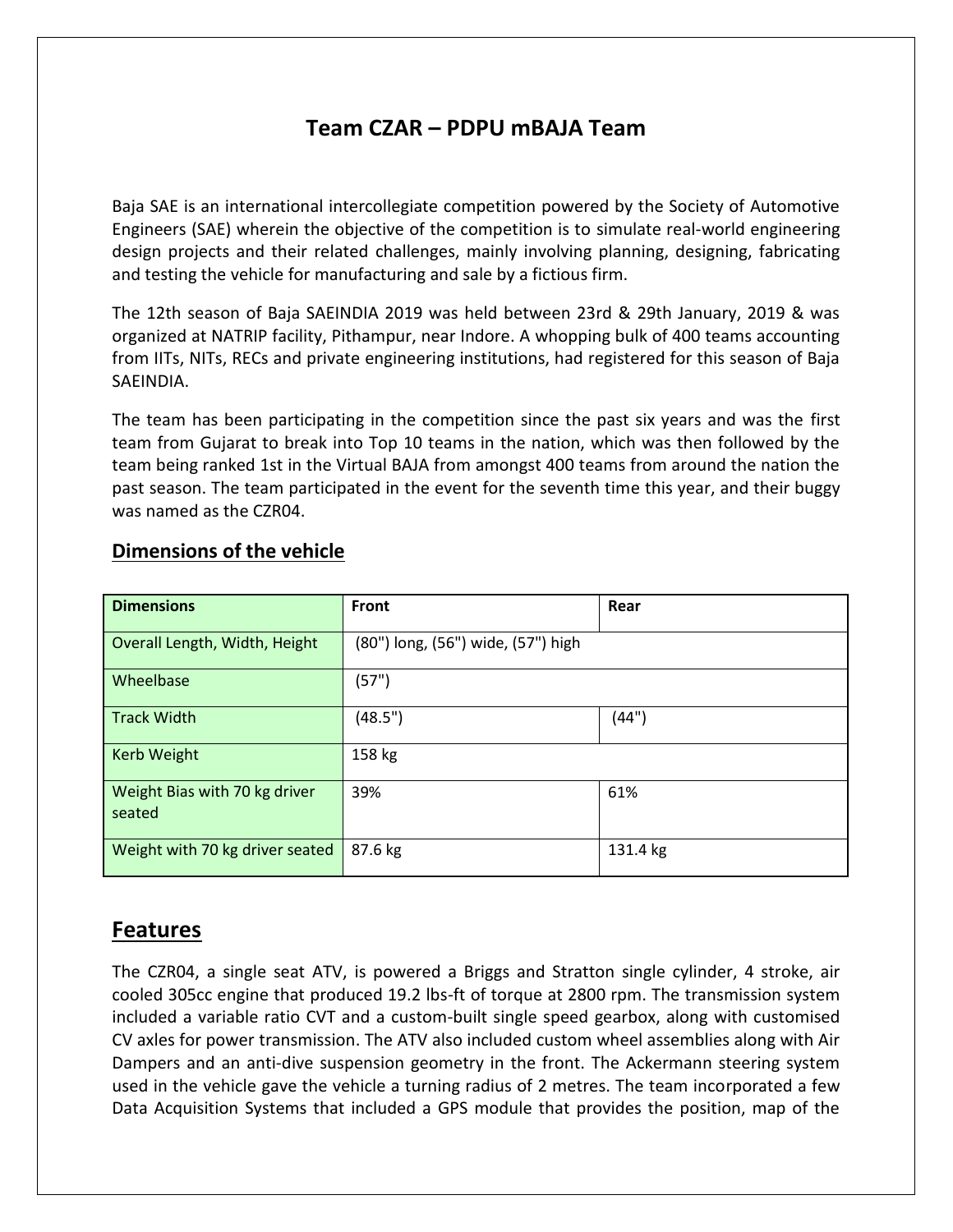track and the speed of the vehicle. Along with that, the system also included RPM sensors and accelerometers for developmental purposes.

CZR04 weighs 158 kg and is able to reach a top speed of 55 kmph and can cover a distance of 150 ft in 5.8 seconds.

#### **Overall Performance**

The team stood overall **AIR 46th** among the teams participated in the mBaja. Team performed well in the statics and dynamic events and placed as

- 1. **16rdposition** in Suspension and Traction event.
- 2. **18thposition** in the Rock Crawl event.
- 3. **25thposition** in cost presentation.

# **Photo Gallery:**